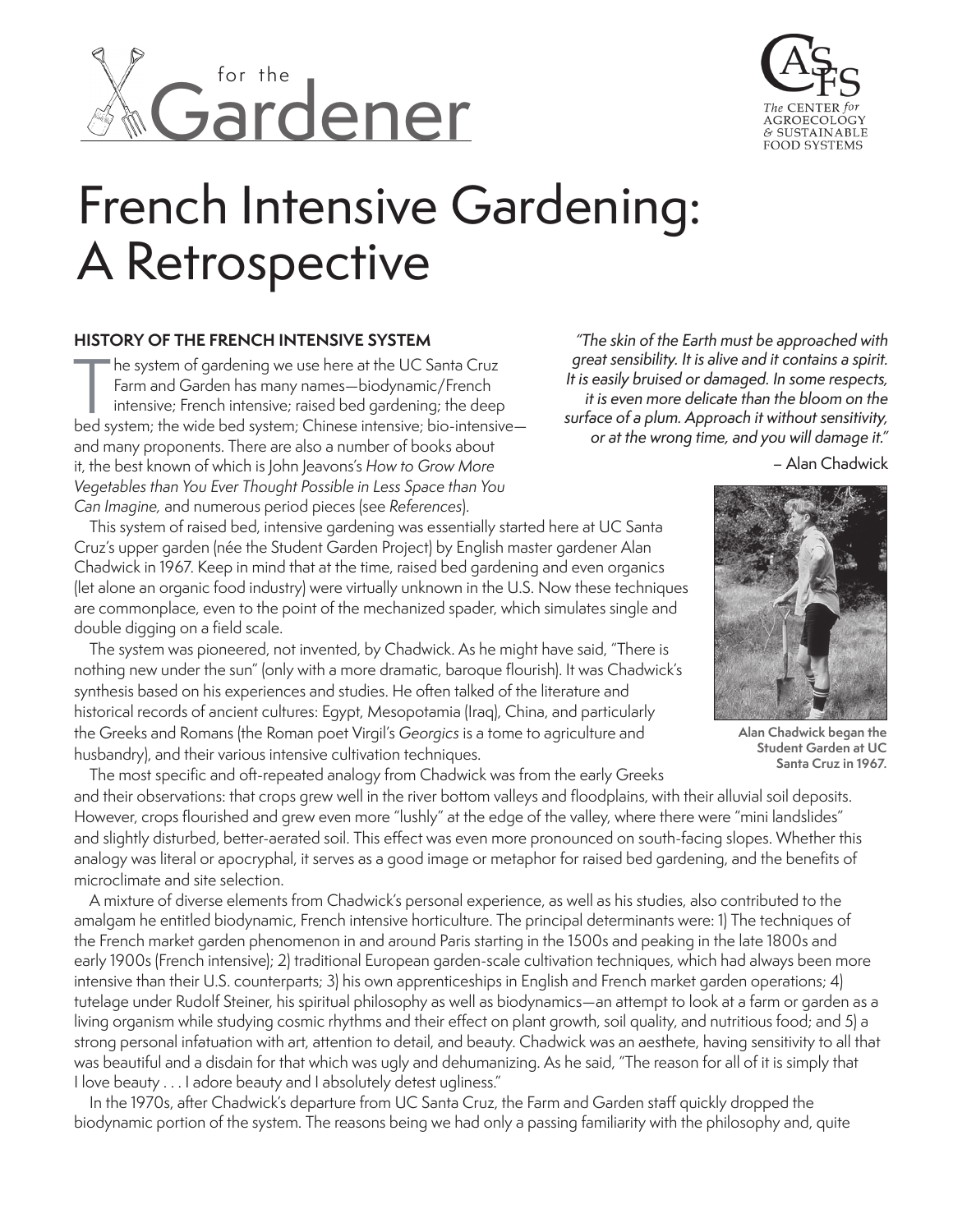# *FOR THE GARDENER*

frankly, it seemed a little too abstruse and not empirical enough. So it became French intensive gardening. John Jeavons came along and put a reductive spin on the complex system Chadwick espoused, coined it biointensive gardening, and made it more palatable to a mainstream audience. Under the axiom "You can't teach an old dog new tricks," we've persisted in calling it French intensive.

#### **BUILDING THE SOIL WITH THE FRENCH INTENSIVE SYSTEM**

At this point, an overview statement might be helpful let's define terms. The French intensive, raised bed style of gardening is a handworked system featuring deep cultivation (at least in the initial phases; see below). The primary techniques used are: single digging (12-15" deep) and double digging (18-24" deep).

This technique's primary effect is on the physical properties of a soil: the aim is to rapidly improve soil structure and fertility. Improved physical properties can positively influence the biological and chemical properties of a soil as well. The main idea is to create a well-drained, wellaerated, fertile soil structure by digging deeply and placing nutrients at specific levels. This gives rise to a profile that enables plant roots to probe/penetrate throughout the bed with ease, especially in a downward direction. Such an arrangement has a continuous system of large and intermediate pore spaces from the surface to the subsoil. Pore space is where soil air (to fuel aerobic growth) is located and where plant roots actually grow. Plants' needs for air, water and nutrients are best met with such a continuous system of pores.

The French intensive system (i.e., deep digging) is not appropriate in all soils and in all climatic situations. For instance, on deep, improved soils, it's superfluous, even deleterious. On sandy soils and in hot, windy situations it can "burn up" precious organic matter and cause water losses both through surface evaporation and excessive drainage. It is most effective on heavy clay soils and at rapidly deepening shallow soils.

As is so often the case in life, there are no panaceas (one solution to all problems). We tend to be creatures of habits, creatures of dosages; that is, we want to do the same thing in the same way, with the same amount, repeatedly. The judicious use of deep digging for a few years to develop a soil, followed by lighter, less disruptive surface cultivation and perhaps periodic renewal via deep digging again might be more prudent. *Caveat emptor:*  Digging is a radical act, potentially destructive of soil structure and biological processes. Do it skillfully and as infrequently as possible!

Conventional wisdom often states that it can take 1,000-2,000 years for 1 inch of topsoil to develop in place. With French intensive it is possible to simulate the creation of 1 foot of topsoil in 3-5 years (in conjunction with cover crops/green manures).

# **PRIMARY FEATURES OF THE FRENCH INTENSIVE SYSTEM**

#### **Permanent Beds**

Often when people hear French intensive, they automatically think of raised beds. In fact, the beds may be raised slightly (1-2") or in an exaggerated sense (6-8"), flat, or even sunken. The degree of "loft" is a function of climate, soil type, and seasonal weather. On a transect from Seattle to Santa Cruz to Santa Fe, the response might be: 1) Seattle, with its high annual rainfall and cool temperatures, can have dark soils with high organic matter and high clay content, and a tendency to remain cold and wet. Thus a raised bed would yield better growth, allowing the soil to warm more quickly. Santa Cruz, with its mild Mediterranean climate, dry summers and wet winters would feature a slightly raised bed during the rainy season and an almost flat bed in summer. Santa Fe might yield a flat or even sunken bed for water catchment, to minimize water loss and afford protection from wind.



**Left to right: D-handle spade, tilthing fork, metal bow rake**

Permanent beds, be they raised or flat, substantially reduce soil compaction. The bed equals the zone of maximum fertility—you could say "Don't tread on me," or only minimally and lightly. The path between beds equals the zone of degradation, with much foot traffic and resultant compaction. Permanent beds foster maintenance of ideal soil structure. While compaction is a primary problem in mechanized agriculture, it can be virtually eliminated in handworked permanent bed systems. In agriculture, it can be said that the back of the tractor (disc, rototiller, etc.) is simply undoing the work (compaction due to weight) of the front of the tractor.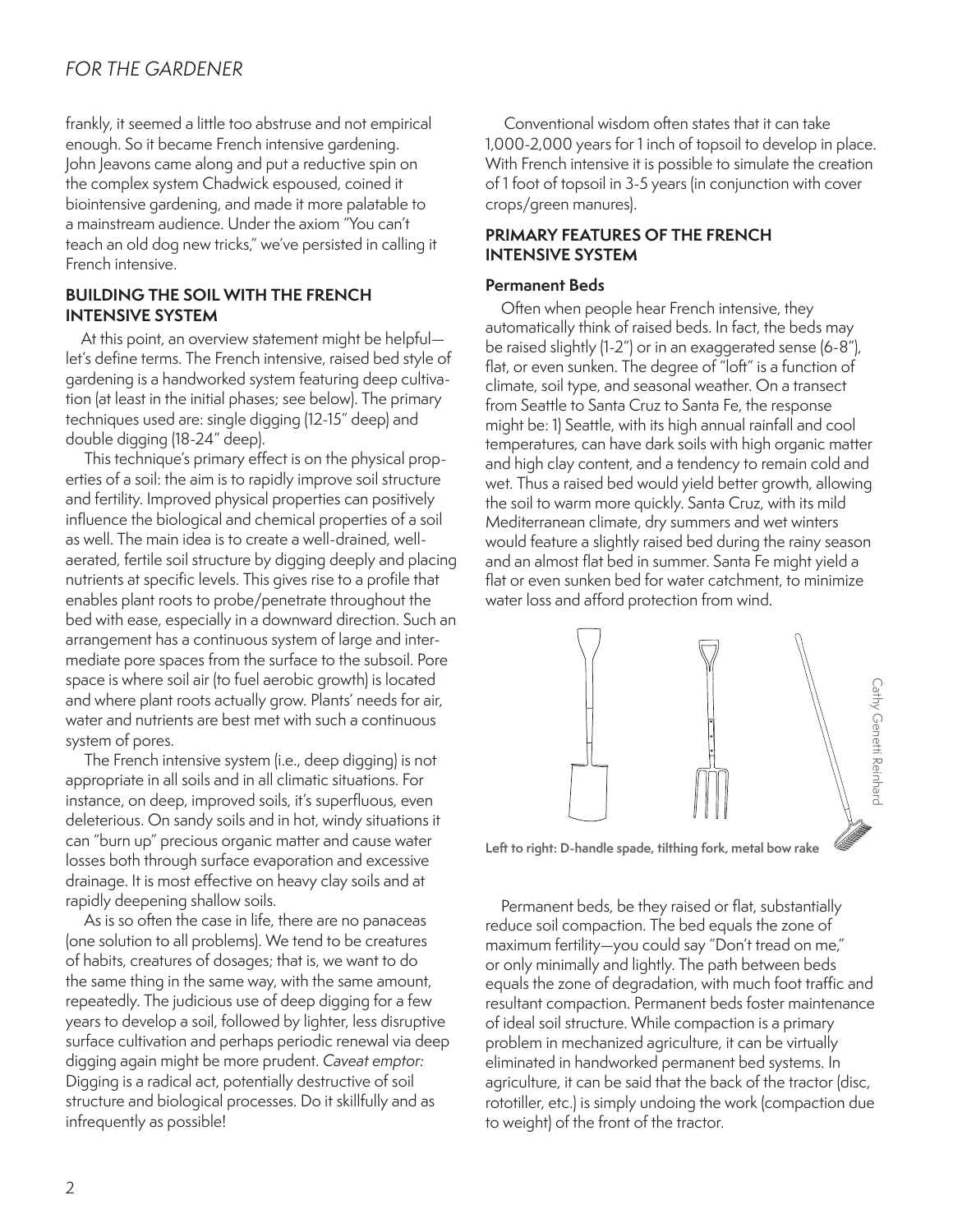Some common causes of soil compaction are: ploughing—a "plow pan" develops just below the depth of tillage; 2) machine and foot traffic (human and grazing animals)—the bigger the machine, the greater the number of passes, the greater the compaction; 3) the pounding action of rain drops on open soil, which can destroy surface soil aggregates and lead to crusting and erosion. Natural forces also cause compaction—over time, the fine particles of clay leach downward, accumulate in layers, and create subsurface compaction or a hard pan.

Compaction can be measured by an increase in bulk density. Bulk density is a measurement of the weight of a volume of soil. It includes pore space as well as solids. It is distinct from particle density, which simply measures the weight of a soil as if there were no pore spaces.

Permanent beds also focus efficient placement of fertilizers/nutrients only where plants will be growing.

## **Styles/Tools/Techniques of Cultivation**

Deep digging (if prudent): single and double digging with the vertical placement of nutrients at appropriate depths. A mantra for nutrient incorporation could be: "Apply nutrients at and slightly above the eventual effective feeding root zone of the crop being grown."

The hand tools of choice feature the D-handle spade for primary cultivation, i.e., digging; the tilthing fork for secondary cultivation, i.e., creating a particulate seed bed; and a metal bow rake for shaping the bed.

#### **Intensive Spacing of Plants and High Yield/Area**

French intensive can feature as great as 4-5x the plant density of traditional agriculture (alliums at 4-5x density, leaf crops at 2-3x density). An associated increase in yield/area can be expected. With greater plant density, it is essential to create an environment for root growth that allows a vertical (not horizontal) zone of exploration. Associated with this is a high rate of compost application (up to 1-2 lbs/sq. ft.) initially. Trying to put more plants in a given area without adequate soil preparation will only lead to stunted plants and poor yields.

#### **Intercropping**

Intercropping is an emblematic symbol of French intensive gardening. Intercropping is the growing together, simultaneously, of 2-3 crops so that they growth of one does not interfere with the growth of the others. This can also contribute to higher yields/area. Intercropping can also be a strategy for creating favorable microclimates:

A bean fence (6-8' tall) edged with one or two rows of lettuce (or any quick-maturing leaf crop). The shade of the beans moderates the heat of summer for the lettuces. Similarly, a bed planted with sunflowers at low density (2-3' apart), underplanted with the lettuce.

Relay cropping is a variation on intercropping, e.g., a row of basil side-planted on the outside of a pepper bed. The basil can be cropped for 1-2 months until the peppers take over above- and below-ground space. Another possibility is rows of radishes seeded between rows of carrots. The radishes emerge in 3-5 days and are cropped at 20-30 days. The carrots come up in 10-14 days, grow slowly post-emergence and crop in 60-70 days. The possibilities are endless.

Although this sounds counterintuitive, intercrops work best when combining opposites:

- The fast with the slow (radishes/leeks)
- The tall with the short (beans/lettuce)
- The deep rooted with the shallow rooted (climbing peas/arugula)
- The heavy feeders with light feeders (leeks/radishes)
- The fibrous rooted with tap rooted (salad mix/carrots)

# **The Use of Fully Mature Compost**

The more mature and particulate (fine) the compost, the greater and quicker the nutrient availability. This system is predicated on the ability to skim—remove a crop, prepare the bed and seed or transplant on the same day, leading to efficient, intensive use of available land. This is only possible with fully mature, particulate compost.

#### **A Soil Ethic, or an Insane Reverence for Soil**

As is so often the case in gardening, we are trying to emulate and amplify natural systems in such areas as plant diversity, intercropping, watering, soil structure, fertilizing, and creating of micro-climates.

Bare soil is not a natural phenomenon; mulches can conserve and enhance both surface soil structure and organic matter content. In the case of French intensive, the close spacing of the plants creates a living mulch canopy. Additionally, the concept of permanent beds and minimal stepping on the beds radically reduces compaction. But behind a fundamental understanding of the science behind the physical and chemical properties of soil lies the





**Above: Wooden tray used for starting seeds.**

**Right: Transplant from cell tray/6 pack showing well-developed root system.**